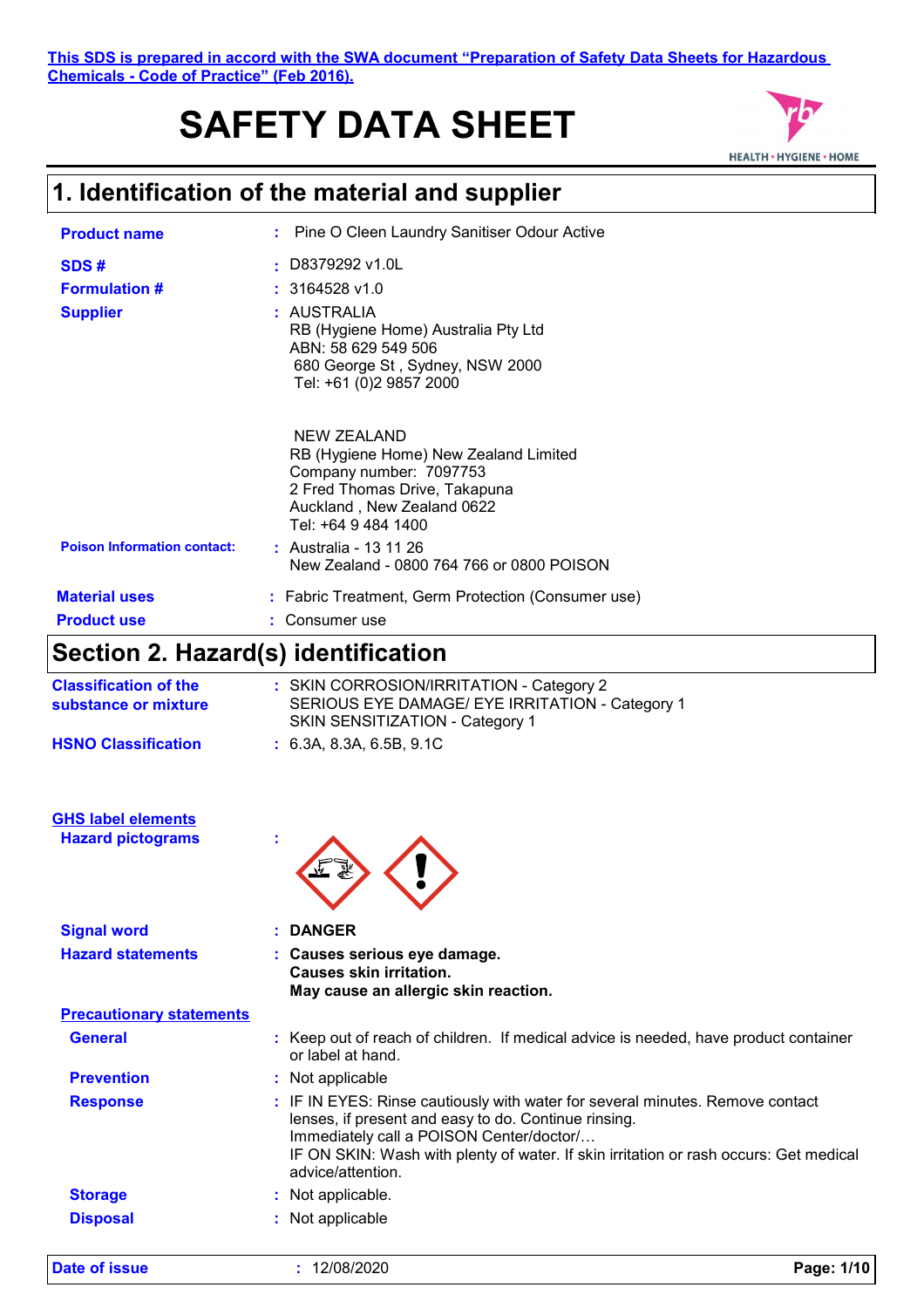# **Section 2. Hazard(s) identification**

| <b>Supplemental label</b><br><b>elements</b>                                | : Additional advice:<br>If you have unusually sensitive skin or a serious skin condition, please consult your<br>doctor before using this product. |
|-----------------------------------------------------------------------------|----------------------------------------------------------------------------------------------------------------------------------------------------|
| <b>Other hazards which do not : None known.</b><br>result in classification | Do not swallow                                                                                                                                     |

## **Section 3. Composition and ingredient information**

**Substance/mixture :**

: Mixture

| <b>Ingredient name</b>           | $\%$ (w/w) | <b>CAS number</b> |
|----------------------------------|------------|-------------------|
| Didecyldimethylammonium chloride | 1.6≥ا      | 7173-51-5         |
| l Benzalkonium Chloride          | ⊥≤1        | 68424-85-1        |

 **Other Non-hazardous ingredients to 100%**

**Occupational exposure limits, if available, are listed in Section 8.**

### **Section 4. First aid measures**

| <b>Description of necessary first aid measures</b> |                                                                                                                                                                                                                                                                                                                                                                                                                                                                                                                                                                                                                                                                                                                                                                                                                                                                                                               |
|----------------------------------------------------|---------------------------------------------------------------------------------------------------------------------------------------------------------------------------------------------------------------------------------------------------------------------------------------------------------------------------------------------------------------------------------------------------------------------------------------------------------------------------------------------------------------------------------------------------------------------------------------------------------------------------------------------------------------------------------------------------------------------------------------------------------------------------------------------------------------------------------------------------------------------------------------------------------------|
| <b>Eye contact</b>                                 | : Get medical attention immediately. Call a poison center or physician. Immediately<br>flush eyes with plenty of water, occasionally lifting the upper and lower eyelids.<br>Check for and remove any contact lenses. Continue to rinse for at least 10 minutes.<br>Chemical burns must be treated promptly by a physician.                                                                                                                                                                                                                                                                                                                                                                                                                                                                                                                                                                                   |
| <b>Inhalation</b>                                  | Get medical attention immediately. Call a poison center or physician. Remove<br>victim to fresh air and keep at rest in a position comfortable for breathing. If it is<br>suspected that fumes are still present, the rescuer should wear an appropriate mask<br>or self-contained breathing apparatus. If not breathing, if breathing is irregular or if<br>respiratory arrest occurs, provide artificial respiration or oxygen by trained personnel.<br>It may be dangerous to the person providing aid to give mouth-to-mouth<br>resuscitation. If unconscious, place in recovery position and get medical attention<br>immediately. Maintain an open airway. Loosen tight clothing such as a collar, tie,<br>belt or waistband. In case of inhalation of decomposition products in a fire,<br>symptoms may be delayed. The exposed person may need to be kept under<br>medical surveillance for 48 hours. |
| <b>Skin contact</b>                                | Get medical attention immediately. Call a poison center or physician. Wash with<br>plenty of soap and water. Remove contaminated clothing and shoes. Wash<br>contaminated clothing thoroughly with water before removing it, or wear gloves.<br>Continue to rinse for at least 10 minutes. Chemical burns must be treated promptly<br>by a physician. In the event of any complaints or symptoms, avoid further exposure.<br>Wash clothing before reuse. Clean shoes thoroughly before reuse.                                                                                                                                                                                                                                                                                                                                                                                                                 |
| <b>Ingestion</b>                                   | Get medical attention immediately. Call a poison center or physician. Wash out<br>mouth with water. Remove dentures if any. Remove victim to fresh air and keep at<br>rest in a position comfortable for breathing. If material has been swallowed and the<br>exposed person is conscious, give small quantities of water to drink. Stop if the<br>exposed person feels sick as vomiting may be dangerous. Do not induce vomiting<br>unless directed to do so by medical personnel. If vomiting occurs, the head should<br>be kept low so that vomit does not enter the lungs. Chemical burns must be treated<br>promptly by a physician. Never give anything by mouth to an unconscious person.<br>If unconscious, place in recovery position and get medical attention immediately.<br>Maintain an open airway. Loosen tight clothing such as a collar, tie, belt or<br>waistband.                          |
|                                                    | Most important symptoms/effects, acute and delayed                                                                                                                                                                                                                                                                                                                                                                                                                                                                                                                                                                                                                                                                                                                                                                                                                                                            |
| <b>Potential acute health effects</b>              |                                                                                                                                                                                                                                                                                                                                                                                                                                                                                                                                                                                                                                                                                                                                                                                                                                                                                                               |
| Eve contact                                        | Causes serious eve damage.                                                                                                                                                                                                                                                                                                                                                                                                                                                                                                                                                                                                                                                                                                                                                                                                                                                                                    |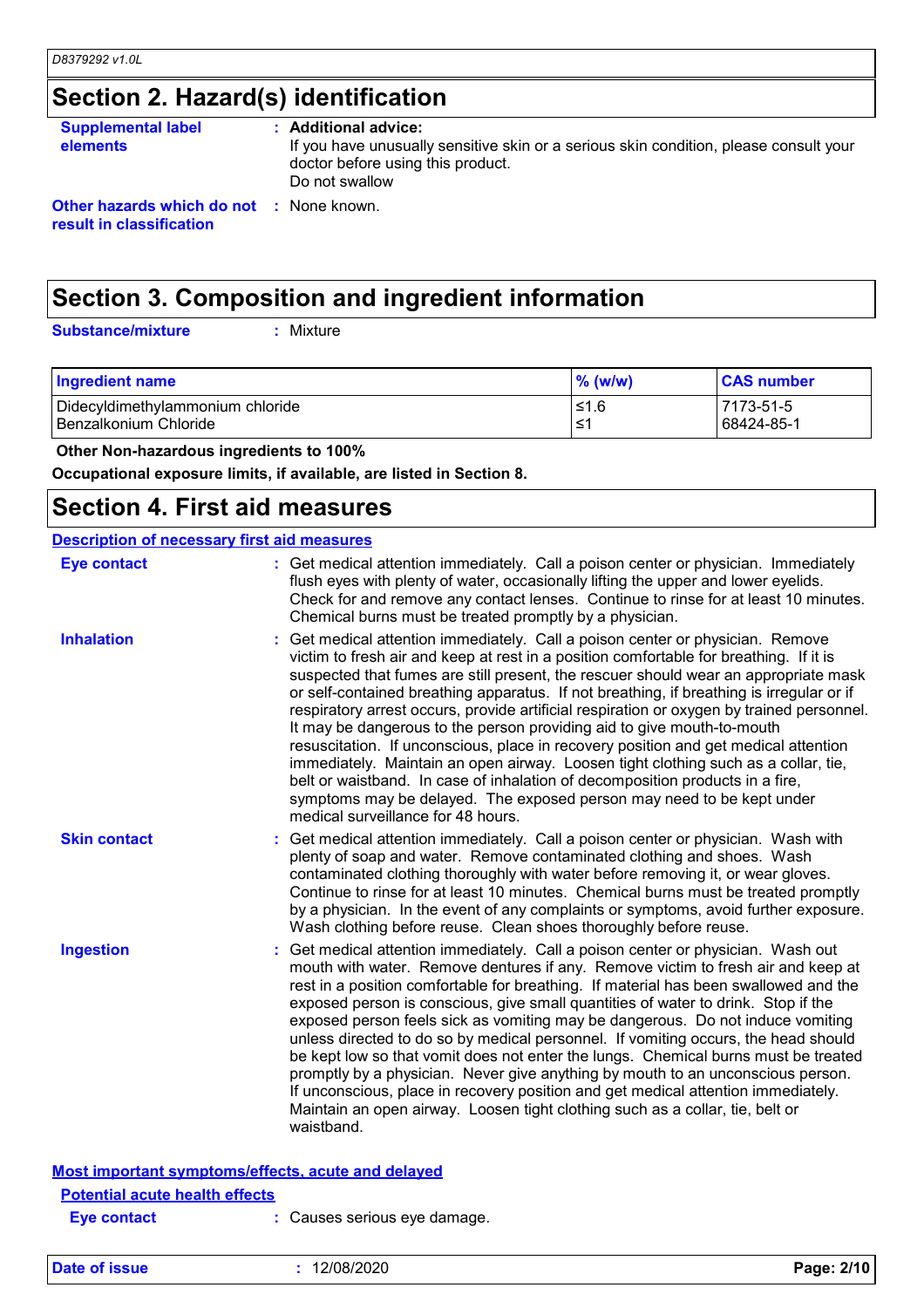### **Section 4. First aid measures**

| <b>Skin contact</b><br>: Causes skin irritation. May cause an allergic skin reaction.<br>: No known significant effects or critical hazards.<br><b>Ingestion</b><br><b>Over-exposure signs/symptoms</b><br><b>Eye contact</b><br>: Adverse symptoms may include the following:<br>pain<br>watering<br>redness<br><b>Inhalation</b><br>: No specific data.<br>: Adverse symptoms may include the following:<br><b>Skin contact</b><br>pain or irritation<br>redness<br>blistering may occur<br><b>Ingestion</b><br>: No specific data.<br>Indication of immediate medical attention and special treatment needed, if necessary<br><b>Notes to physician</b><br><b>Specific treatments</b><br>: No specific treatment.<br><b>Protection of first-aiders</b><br>is suspected that fumes are still present, the rescuer should wear an appropriate<br>mask or self-contained breathing apparatus. It may be dangerous to the person<br>providing aid to give mouth-to-mouth resuscitation. Wash contaminated clothing<br>thoroughly with water before removing it, or wear gloves. |                   |                                                                                                                                                                          |
|--------------------------------------------------------------------------------------------------------------------------------------------------------------------------------------------------------------------------------------------------------------------------------------------------------------------------------------------------------------------------------------------------------------------------------------------------------------------------------------------------------------------------------------------------------------------------------------------------------------------------------------------------------------------------------------------------------------------------------------------------------------------------------------------------------------------------------------------------------------------------------------------------------------------------------------------------------------------------------------------------------------------------------------------------------------------------------|-------------------|--------------------------------------------------------------------------------------------------------------------------------------------------------------------------|
|                                                                                                                                                                                                                                                                                                                                                                                                                                                                                                                                                                                                                                                                                                                                                                                                                                                                                                                                                                                                                                                                                | <b>Inhalation</b> | : No known significant effects or critical hazards.                                                                                                                      |
|                                                                                                                                                                                                                                                                                                                                                                                                                                                                                                                                                                                                                                                                                                                                                                                                                                                                                                                                                                                                                                                                                |                   |                                                                                                                                                                          |
|                                                                                                                                                                                                                                                                                                                                                                                                                                                                                                                                                                                                                                                                                                                                                                                                                                                                                                                                                                                                                                                                                |                   |                                                                                                                                                                          |
|                                                                                                                                                                                                                                                                                                                                                                                                                                                                                                                                                                                                                                                                                                                                                                                                                                                                                                                                                                                                                                                                                |                   |                                                                                                                                                                          |
|                                                                                                                                                                                                                                                                                                                                                                                                                                                                                                                                                                                                                                                                                                                                                                                                                                                                                                                                                                                                                                                                                |                   |                                                                                                                                                                          |
|                                                                                                                                                                                                                                                                                                                                                                                                                                                                                                                                                                                                                                                                                                                                                                                                                                                                                                                                                                                                                                                                                |                   |                                                                                                                                                                          |
|                                                                                                                                                                                                                                                                                                                                                                                                                                                                                                                                                                                                                                                                                                                                                                                                                                                                                                                                                                                                                                                                                |                   |                                                                                                                                                                          |
|                                                                                                                                                                                                                                                                                                                                                                                                                                                                                                                                                                                                                                                                                                                                                                                                                                                                                                                                                                                                                                                                                |                   |                                                                                                                                                                          |
|                                                                                                                                                                                                                                                                                                                                                                                                                                                                                                                                                                                                                                                                                                                                                                                                                                                                                                                                                                                                                                                                                |                   |                                                                                                                                                                          |
|                                                                                                                                                                                                                                                                                                                                                                                                                                                                                                                                                                                                                                                                                                                                                                                                                                                                                                                                                                                                                                                                                |                   | : In case of inhalation of decomposition products in a fire, symptoms may be delayed.<br>The exposed person may need to be kept under medical surveillance for 48 hours. |
|                                                                                                                                                                                                                                                                                                                                                                                                                                                                                                                                                                                                                                                                                                                                                                                                                                                                                                                                                                                                                                                                                |                   |                                                                                                                                                                          |
|                                                                                                                                                                                                                                                                                                                                                                                                                                                                                                                                                                                                                                                                                                                                                                                                                                                                                                                                                                                                                                                                                |                   | : No action shall be taken involving any personal risk or without suitable training. If it                                                                               |

**See toxicological information (Section 11)**

# **Section 5. Fire-fighting measures**

| <b>Extinguishing media</b>                             |                                                                                                                                                                                                     |
|--------------------------------------------------------|-----------------------------------------------------------------------------------------------------------------------------------------------------------------------------------------------------|
| <b>Suitable extinguishing</b><br>media                 | : Use an extinguishing agent suitable for the surrounding fire.                                                                                                                                     |
| <b>Unsuitable extinguishing</b><br>media               | : None known.                                                                                                                                                                                       |
| <b>Specific hazards arising</b><br>from the chemical   | : No specific fire or explosion hazard.                                                                                                                                                             |
| <b>Hazardous thermal</b><br>decomposition products     | : Decomposition products may include the following materials:<br>carbon dioxide<br>carbon monoxide<br>nitrogen oxides<br>halogenated compounds                                                      |
| <b>Special protective actions</b><br>for fire-fighters | : Promptly isolate the scene by removing all persons from the vicinity of the incident if<br>there is a fire. No action shall be taken involving any personal risk or without<br>suitable training. |
| <b>Special protective actions</b><br>for fire-fighters | : Fire-fighters should wear appropriate protective equipment and self-contained<br>breathing apparatus (SCBA) with a full face-piece operated in positive pressure<br>mode.                         |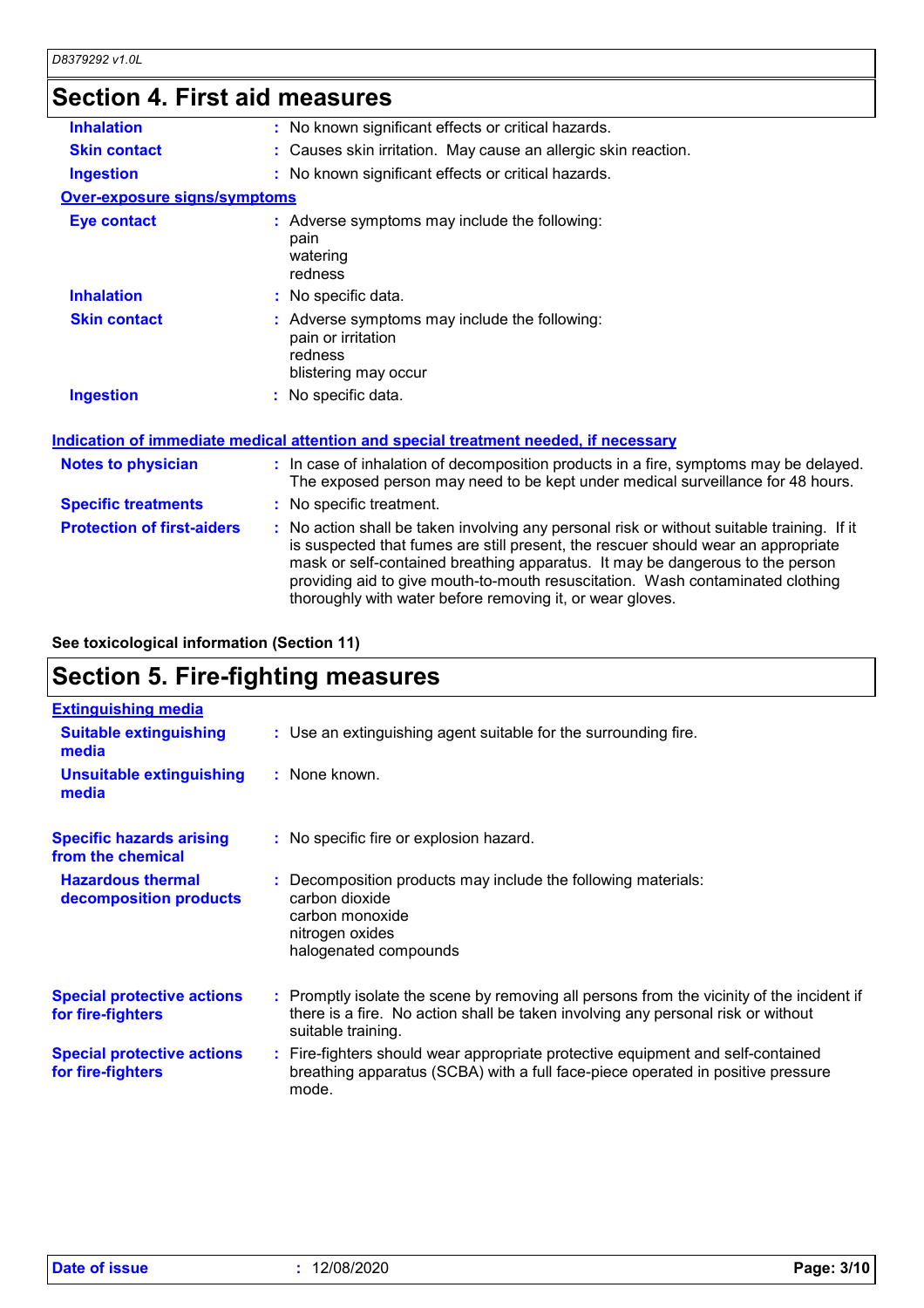### **Section 6. Accidental release measures**

|                                                       | <b>Personal precautions, protective equipment and emergency procedures</b>                                                                                                                                                                                                                                                                                                                                                                                                                                                                                                                                                                                                                                    |
|-------------------------------------------------------|---------------------------------------------------------------------------------------------------------------------------------------------------------------------------------------------------------------------------------------------------------------------------------------------------------------------------------------------------------------------------------------------------------------------------------------------------------------------------------------------------------------------------------------------------------------------------------------------------------------------------------------------------------------------------------------------------------------|
| For non-emergency<br>personnel                        | : No action shall be taken involving any personal risk or without suitable training.<br>Evacuate surrounding areas. Keep unnecessary and unprotected personnel from<br>entering. Do not touch or walk through spilled material. Do not breathe vapor or<br>mist. Provide adequate ventilation. Wear appropriate respirator when ventilation is<br>inadequate. Put on appropriate personal protective equipment.                                                                                                                                                                                                                                                                                               |
|                                                       | For emergency responders : If specialized clothing is required to deal with the spillage, take note of any<br>information in Section 8 on suitable and unsuitable materials. See also the<br>information in "For non-emergency personnel".                                                                                                                                                                                                                                                                                                                                                                                                                                                                    |
| <b>Environmental precautions</b>                      | : Avoid dispersal of spilled material and runoff and contact with soil, waterways,<br>drains and sewers. Inform the relevant authorities if the product has caused<br>environmental pollution (sewers, waterways, soil or air).                                                                                                                                                                                                                                                                                                                                                                                                                                                                               |
| Methods and materials for containment and cleaning up |                                                                                                                                                                                                                                                                                                                                                                                                                                                                                                                                                                                                                                                                                                               |
| <b>Small spill</b>                                    | : Stop leak if without risk. Move containers from spill area. Dilute with water and mop<br>up if water-soluble. Alternatively, or if water-insoluble, absorb with an inert dry<br>material and place in an appropriate waste disposal container. Dispose of via a<br>licensed waste disposal contractor.                                                                                                                                                                                                                                                                                                                                                                                                      |
| <b>Large spill</b>                                    | Stop leak if without risk. Move containers from spill area. Approach release from<br>upwind. Prevent entry into sewers, water courses, basements or confined areas.<br>Wash spillages into an effluent treatment plant or proceed as follows. Contain and<br>collect spillage with non-combustible, absorbent material e.g. sand, earth,<br>vermiculite or diatomaceous earth and place in container for disposal according to<br>local regulations (see Section 13). Dispose of via a licensed waste disposal<br>contractor. Contaminated absorbent material may pose the same hazard as the<br>spilled product. Note: see Section 1 for emergency contact information and Section<br>13 for waste disposal. |

**See Section 1 for emergency contact information.**

**See Section 8 for information on appropriate personal protective equipment.**

**See Section 13 for additional waste treatment information.**

# **Section 7. Handling and storage**

#### **Precautions for safe handling**

| <b>Protective measures</b>                                                       | : Put on appropriate personal protective equipment (see Section 8). Persons with a<br>history of skin sensitization problems should not be employed in any process in<br>which this product is used. Do not get in eyes or on skin or clothing. Do not breathe<br>vapor or mist. Do not ingest. If during normal use the material presents a<br>respiratory hazard, use only with adequate ventilation or wear appropriate respirator.<br>Keep in the original container or an approved alternative made from a compatible<br>material, kept tightly closed when not in use. Empty containers retain product<br>residue and can be hazardous. Do not reuse container. |
|----------------------------------------------------------------------------------|-----------------------------------------------------------------------------------------------------------------------------------------------------------------------------------------------------------------------------------------------------------------------------------------------------------------------------------------------------------------------------------------------------------------------------------------------------------------------------------------------------------------------------------------------------------------------------------------------------------------------------------------------------------------------|
| <b>Advice on general</b><br>occupational hygiene                                 | : Eating, drinking and smoking should be prohibited in areas where this material is<br>handled, stored and processed. Workers should wash hands and face before<br>eating, drinking and smoking. Remove contaminated clothing and protective<br>equipment before entering eating areas. See also Section 8 for additional<br>information on hygiene measures.                                                                                                                                                                                                                                                                                                         |
| <b>Conditions for safe storage,</b><br>including any<br><b>incompatibilities</b> | : Store in accordance with local regulations. Store in original container protected<br>from direct sunlight in a dry, cool and well-ventilated area, away from incompatible<br>materials (see Section 10) and food and drink. Store locked up. Keep container<br>tightly closed and sealed until ready for use. Containers that have been opened<br>must be carefully resealed and kept upright to prevent leakage. Do not store in<br>unlabeled containers. Use appropriate containment to avoid environmental<br>contamination. See Section 10 for incompatible materials before handling or use.                                                                   |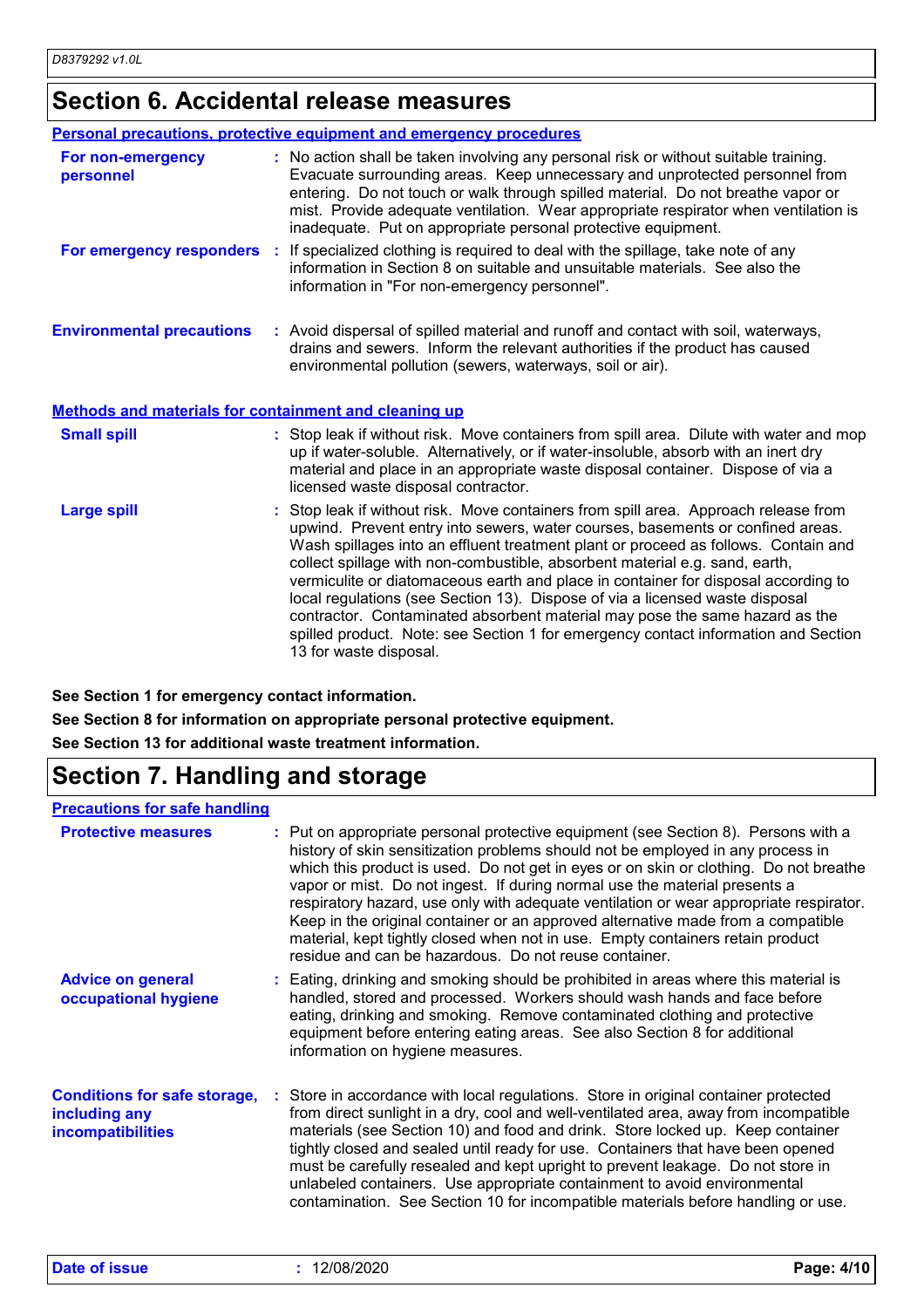# **Section 8. Exposure controls and personal protection**

| <b>Control parameters</b>                         |                                                                                                                                                                                                                                                                                                                                                                                                                                                                             |
|---------------------------------------------------|-----------------------------------------------------------------------------------------------------------------------------------------------------------------------------------------------------------------------------------------------------------------------------------------------------------------------------------------------------------------------------------------------------------------------------------------------------------------------------|
| <b>Australia</b>                                  |                                                                                                                                                                                                                                                                                                                                                                                                                                                                             |
| <b>Occupational exposure limits</b>               |                                                                                                                                                                                                                                                                                                                                                                                                                                                                             |
| None.                                             |                                                                                                                                                                                                                                                                                                                                                                                                                                                                             |
| <b>New Zealand</b>                                |                                                                                                                                                                                                                                                                                                                                                                                                                                                                             |
| <b>Occupational exposure limits</b>               | : No exposure standard allocated.                                                                                                                                                                                                                                                                                                                                                                                                                                           |
| <b>Appropriate engineering</b><br><b>controls</b> | : If user operations generate dust, fumes, gas, vapor or mist, use process enclosures,<br>local exhaust ventilation or other engineering controls to keep worker exposure to<br>airborne contaminants below any recommended or statutory limits.                                                                                                                                                                                                                            |
| <b>Environmental exposure</b><br><b>controls</b>  | : Emissions from ventilation or work process equipment should be checked to ensure<br>they comply with the requirements of environmental protection legislation. In some<br>cases, fume scrubbers, filters or engineering modifications to the process<br>equipment will be necessary to reduce emissions to acceptable levels.                                                                                                                                             |
| <b>Individual protection measures</b>             |                                                                                                                                                                                                                                                                                                                                                                                                                                                                             |
| <b>Hygiene measures</b>                           | : Wash hands, forearms and face thoroughly after handling chemical products, before<br>eating, smoking and using the lavatory and at the end of the working period.<br>Appropriate techniques should be used to remove potentially contaminated clothing.<br>Contaminated work clothing should not be allowed out of the workplace. Wash<br>contaminated clothing before reusing. Ensure that eyewash stations and safety<br>showers are close to the workstation location. |
| <b>Eye/face protection</b>                        | Safety eyewear complying with an approved standard should be used when a risk<br>assessment indicates this is necessary to avoid exposure to liquid splashes, mists,<br>gases or dusts. If contact is possible, the following protection should be worn,<br>unless the assessment indicates a higher degree of protection: chemical splash<br>goggles and/or face shield. If inhalation hazards exist, a full-face respirator may be<br>required instead.                   |
| <b>Skin protection</b>                            |                                                                                                                                                                                                                                                                                                                                                                                                                                                                             |
| <b>Hand protection</b>                            | : Considering the parameters specified by the glove manufacturer, check during use<br>that the gloves are still retaining their protective properties. It should be noted that<br>the time to breakthrough for any glove material may be different for different glove<br>manufacturers. In the case of mixtures, consisting of several substances, the<br>protection time of the gloves cannot be accurately estimated.                                                    |
| <b>Body protection</b>                            | Personal protective equipment for the body should be selected based on the task<br>being performed and the risks involved and should be approved by a specialist<br>before handling this product.                                                                                                                                                                                                                                                                           |
| <b>Other skin protection</b>                      | Appropriate footwear and any additional skin protection measures should be<br>selected based on the task being performed and the risks involved and should be<br>approved by a specialist before handling this product.                                                                                                                                                                                                                                                     |
| <b>Respiratory protection</b>                     | Based on the hazard and potential for exposure, select a respirator that meets the<br>appropriate standard or certification. Respirators must be used according to a<br>respiratory protection program to ensure proper fitting, training, and other important<br>aspects of use.                                                                                                                                                                                           |

| <b>Appearance</b>     |                                   |            |
|-----------------------|-----------------------------------|------------|
| <b>Physical state</b> | : Liquid. [Clear.]                |            |
| <b>Color</b>          | $:$ Blue.                         |            |
| <b>Odor</b>           | $:$ Fragrant.                     |            |
| <b>Odor threshold</b> | : Not available.                  |            |
| pH                    | : 9.4to10.4 [Conc. (% w/w): 100%] |            |
| <b>Melting point</b>  | : Not available.                  |            |
| <b>Boiling point</b>  | : Not available.                  |            |
| <b>Date of issue</b>  | 12/08/2020                        | Page: 5/10 |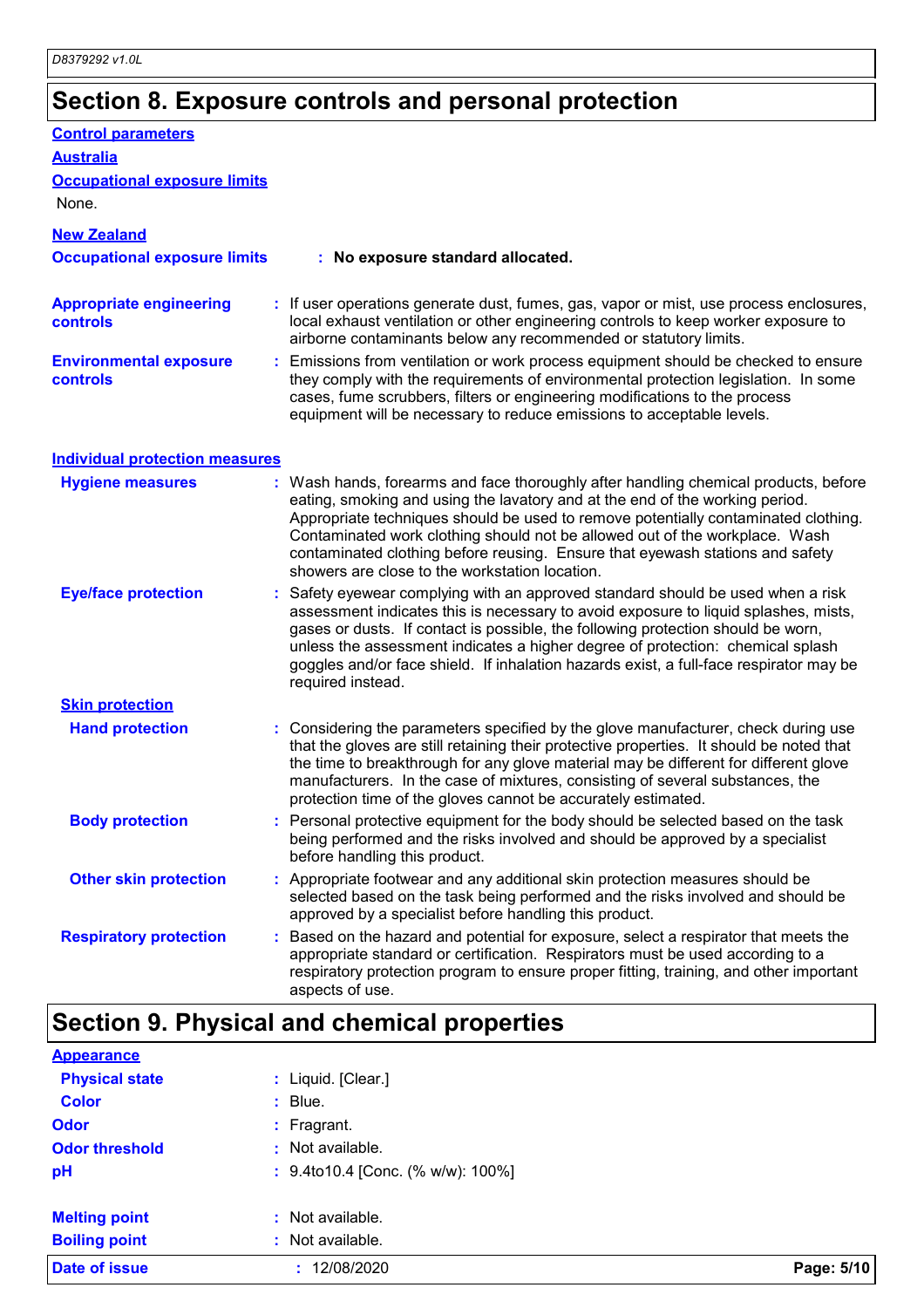# **Section 9. Physical and chemical properties**

| <b>Flash point</b>                                | : Not determined                                                       |
|---------------------------------------------------|------------------------------------------------------------------------|
| <b>Evaporation rate</b>                           | : Not available.                                                       |
| <b>Flammability (solid, gas)</b>                  | $:$ Not available.                                                     |
| Lower and upper explosive<br>(flammable) limits   | $:$ Not available.                                                     |
| <b>Vapor pressure</b>                             | $:$ Not available.                                                     |
| <b>Vapor density</b>                              | $:$ Not available.                                                     |
| <b>Relative density</b>                           | $: 0.99$ to 1.01                                                       |
| <b>Solubility</b>                                 | : Easily soluble in the following materials: cold water and hot water. |
| <b>Solubility in water</b>                        | $:$ Not available.                                                     |
| <b>Partition coefficient: n-</b><br>octanol/water | $:$ Not available.                                                     |
| <b>Auto-ignition temperature</b>                  | $:$ Not available.                                                     |
| <b>Decomposition temperature</b>                  | $:$ Not available.                                                     |
| <b>Viscosity</b>                                  | $:$ Not available.                                                     |
| Flow time (ISO 2431)                              | : Not available.                                                       |

### **Section 10. Stability and reactivity**

| <b>Hazardous decomposition</b><br>products   | : Under normal conditions of storage and use, hazardous decomposition products<br>should not be produced. |
|----------------------------------------------|-----------------------------------------------------------------------------------------------------------|
| <b>Incompatible materials</b>                | : No specific data.                                                                                       |
| <b>Conditions to avoid</b>                   | : No specific data.                                                                                       |
| <b>Possibility of hazardous</b><br>reactions | : Under normal conditions of storage and use, hazardous reactions will not occur.                         |
| <b>Chemical stability</b>                    | : The product is stable.                                                                                  |
| <b>Reactivity</b>                            | : No specific test data related to reactivity available for this product or its ingredients.              |

### **Section 11. Toxicological information**

#### **Information on toxicological effects**

#### **Acute toxicity**

| <b>Product/ingredient name</b>      | <b>Result</b> | <b>Species</b> | <b>Dose</b> | <b>Exposure</b> |
|-------------------------------------|---------------|----------------|-------------|-----------------|
| didecyldimethylammonium<br>chloride | LD50 Oral     | Rat            | 84 mg/kg    |                 |

**Conclusion/Summary :** Based on available data, the classification criteria are not met.

#### **Irritation/Corrosion**

| <b>Product/ingredient name</b>                          | <b>Result</b>                                                                                                                                                       | <b>Species</b> | <b>Score</b> | <b>Exposure</b>                                                     | <b>Observation</b> |
|---------------------------------------------------------|---------------------------------------------------------------------------------------------------------------------------------------------------------------------|----------------|--------------|---------------------------------------------------------------------|--------------------|
| Pine O Cleen Laundry<br>Sanitizer 3164528 ANZ           | Skin - Severe irritant                                                                                                                                              | Rabbit         |              | 1500<br>milligrams                                                  |                    |
| <b>Similar Laundry Sanitiser</b><br>product (e0042-153) | Eyes - Cornea opacity                                                                                                                                               | In vitro       | >5.5         |                                                                     |                    |
| <b>Conclusion/Summary</b>                               |                                                                                                                                                                     |                |              |                                                                     |                    |
| <b>Skin</b>                                             | : Based on Calculation Method: Causes skin irritation.                                                                                                              |                |              |                                                                     |                    |
| <b>Eyes</b>                                             | : Causes serious eye damage. Information is based on toxicity test result of a similar<br>product. (Bovine Cornea Opacity/Permeability test (BCOP)TG NO.: OECD 437) |                |              |                                                                     |                    |
|                                                         |                                                                                                                                                                     |                |              | : Based on available data, the classification criteria are not met. |                    |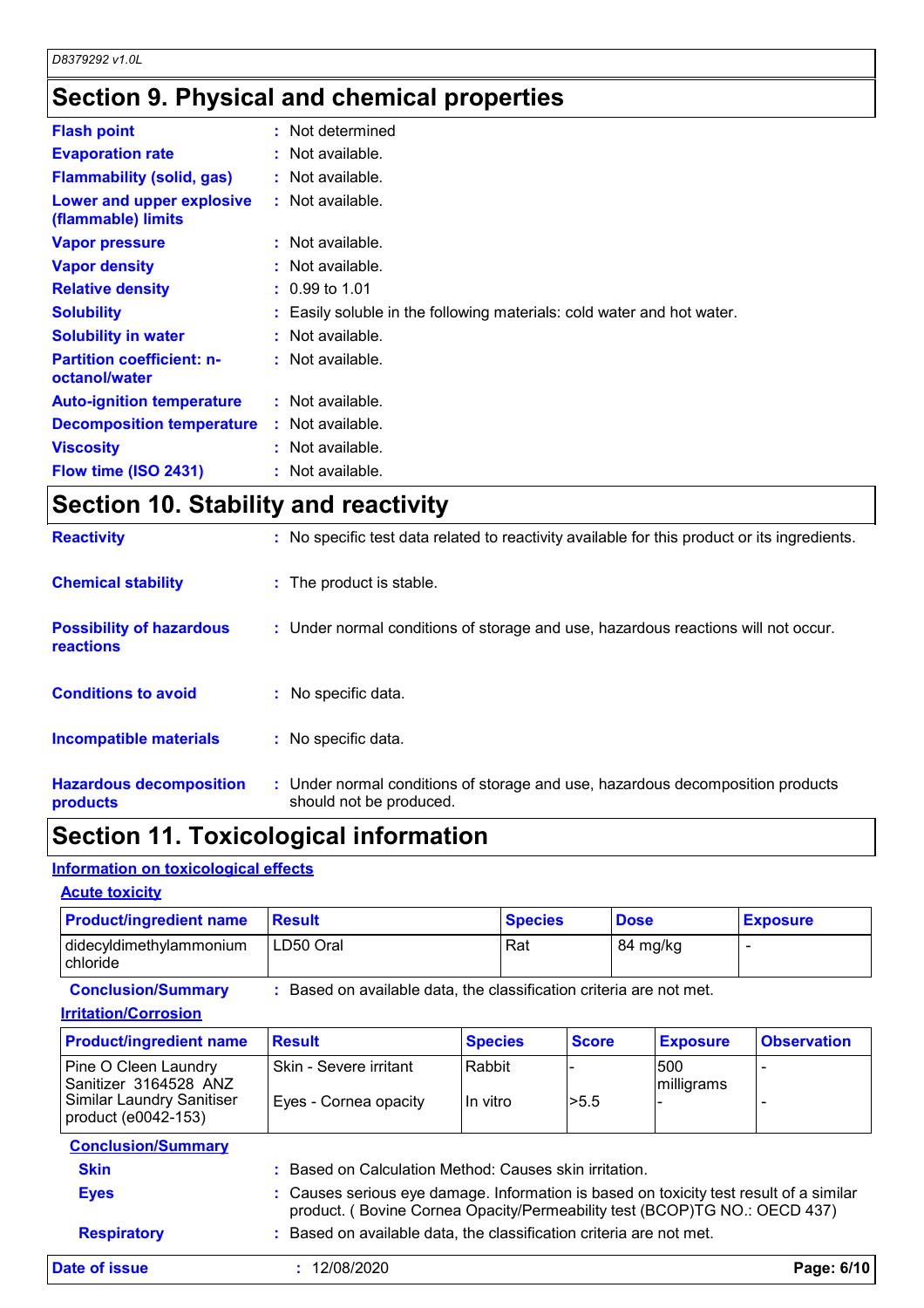# **Section 11. Toxicological information**

#### **Sensitization**

| <b>Product/ingredient name</b>                                                                         | <b>Route of</b><br>exposure                           | <b>Species</b>                                                      | <b>Result</b>                                                                               |  |
|--------------------------------------------------------------------------------------------------------|-------------------------------------------------------|---------------------------------------------------------------------|---------------------------------------------------------------------------------------------|--|
| <b>Similar Laundry Sanitiser</b><br>product (e0042-153)                                                | skin                                                  | Mouse                                                               | Sensitizing                                                                                 |  |
| <b>Conclusion/Summary</b>                                                                              |                                                       |                                                                     |                                                                                             |  |
| <b>Skin</b>                                                                                            |                                                       | lymph node assay (LLNA)TG No.: OECD 429)                            | : Skin sensitizer Information is based on toxicity test result of a similar product. (Local |  |
| <b>Respiratory</b>                                                                                     |                                                       | : Based on available data, the classification criteria are not met. |                                                                                             |  |
| <b>Mutagenicity</b><br>Not available.                                                                  |                                                       |                                                                     |                                                                                             |  |
| <b>Conclusion/Summary</b><br><b>Carcinogenicity</b><br>Not available.                                  |                                                       | : Based on available data, the classification criteria are not met. |                                                                                             |  |
| <b>Conclusion/Summary</b><br><b>Reproductive toxicity</b><br>Not available.                            |                                                       | : Based on available data, the classification criteria are not met. |                                                                                             |  |
| <b>Conclusion/Summary</b><br><b>Teratogenicity</b><br>Not available.                                   |                                                       | : Based on available data, the classification criteria are not met. |                                                                                             |  |
| <b>Conclusion/Summary</b><br><b>Specific target organ toxicity (single exposure)</b><br>Not available. |                                                       | : Based on available data, the classification criteria are not met. |                                                                                             |  |
| <b>Specific target organ toxicity (repeated exposure)</b><br>Not available.                            |                                                       |                                                                     |                                                                                             |  |
| <b>Aspiration hazard</b><br>Not available.                                                             |                                                       |                                                                     |                                                                                             |  |
| <b>Information on the likely</b><br>routes of exposure                                                 | : Not available.                                      |                                                                     |                                                                                             |  |
| <b>Potential acute health effects</b>                                                                  |                                                       |                                                                     |                                                                                             |  |
| <b>Eye contact</b>                                                                                     |                                                       | : Causes serious eye damage.                                        |                                                                                             |  |
| <b>Inhalation</b>                                                                                      |                                                       | No known significant effects or critical hazards.                   |                                                                                             |  |
| <b>Skin contact</b>                                                                                    |                                                       |                                                                     | : Causes skin irritation. May cause an allergic skin reaction.                              |  |
|                                                                                                        |                                                       |                                                                     |                                                                                             |  |
| <b>Ingestion</b>                                                                                       |                                                       | : No known significant effects or critical hazards.                 |                                                                                             |  |
| Symptoms related to the physical, chemical and toxicological characteristics                           |                                                       |                                                                     |                                                                                             |  |
| <b>Eye contact</b>                                                                                     | pain<br>watering<br>redness                           | : Adverse symptoms may include the following:                       |                                                                                             |  |
| <b>Inhalation</b>                                                                                      | : No specific data.                                   |                                                                     |                                                                                             |  |
| <b>Skin contact</b>                                                                                    | pain or irritation<br>redness<br>blistering may occur | : Adverse symptoms may include the following:                       |                                                                                             |  |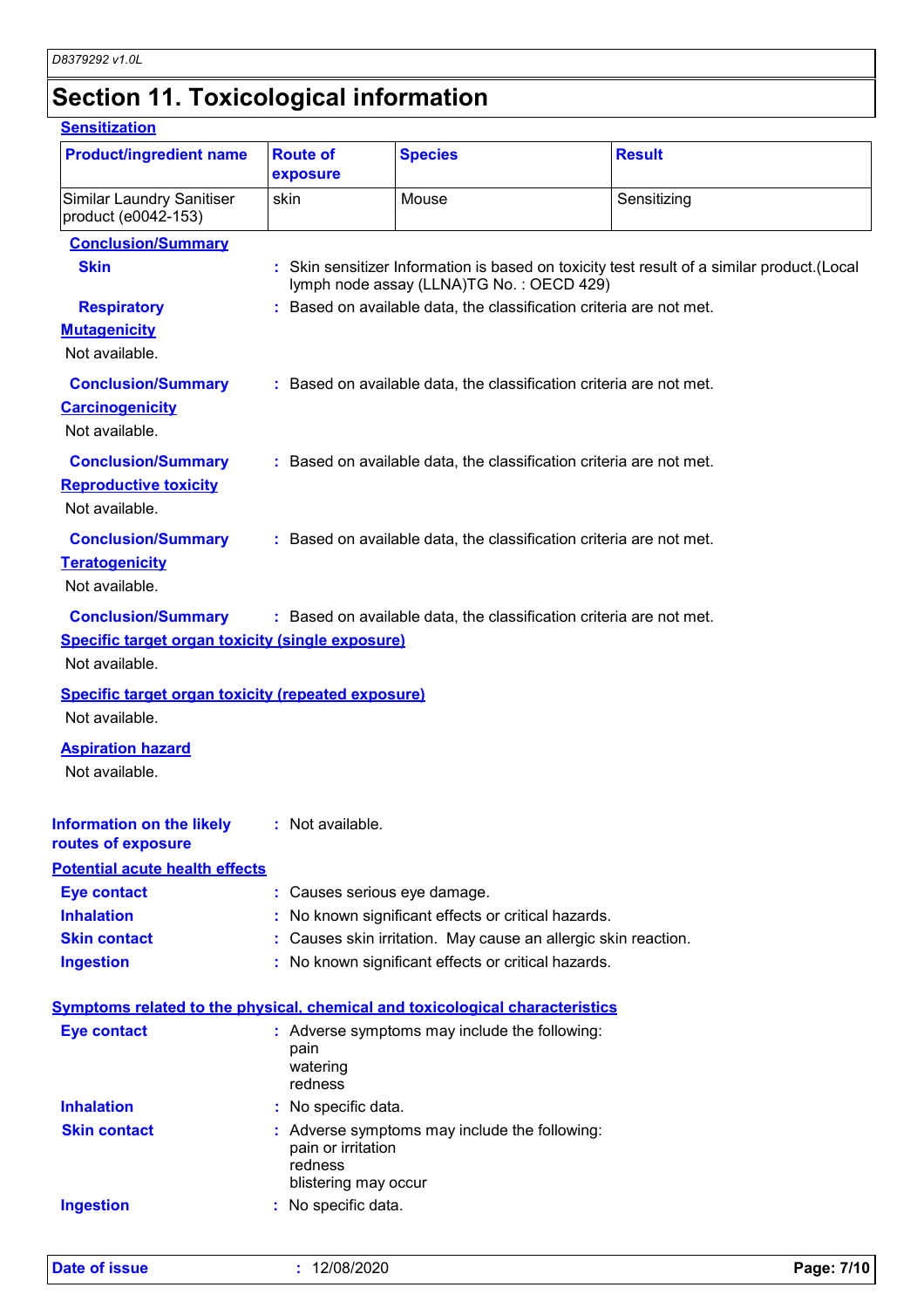# **Section 11. Toxicological information**

|                                                   | Delayed and immediate effects and also chronic effects from short and long term exposure                 |
|---------------------------------------------------|----------------------------------------------------------------------------------------------------------|
| <b>Short term exposure</b>                        |                                                                                                          |
| <b>Potential immediate</b><br><b>effects</b>      | $:$ Not available.                                                                                       |
| <b>Potential delayed effects</b>                  | : Not available.                                                                                         |
| <b>Long term exposure</b>                         |                                                                                                          |
| <b>Potential immediate</b><br>effects             | $:$ Not available.                                                                                       |
| <b>Potential delayed effects : Not available.</b> |                                                                                                          |
| <b>Potential chronic health effects</b>           |                                                                                                          |
| Not available.                                    |                                                                                                          |
| <b>Conclusion/Summary</b>                         | : Based on available data, the classification criteria are not met.                                      |
| <b>General</b>                                    | : Once sensitized, a severe allergic reaction may occur when subsequently exposed<br>to very low levels. |
| <b>Carcinogenicity</b>                            | : No known significant effects or critical hazards.                                                      |
| <b>Mutagenicity</b>                               | : No known significant effects or critical hazards.                                                      |
| <b>Teratogenicity</b>                             | : No known significant effects or critical hazards.                                                      |
| <b>Developmental effects</b>                      | : No known significant effects or critical hazards.                                                      |
| <b>Fertility effects</b>                          | : No known significant effects or critical hazards.                                                      |
|                                                   |                                                                                                          |

#### **Numerical measures of toxicity**

| Route       | <b>ATE value</b> |
|-------------|------------------|
| <b>Oral</b> | 25579.3 mg/kg    |

## **Section 12. Ecological information**

#### **Toxicity**

| <b>Product/ingredient name</b>      | <b>Result</b>                     | <b>Species</b>                                                                     | <b>Exposure</b> |
|-------------------------------------|-----------------------------------|------------------------------------------------------------------------------------|-----------------|
| didecyldimethylammonium<br>chloride | Acute EC50 110 µg/l Fresh water   | Algae - Chlorella pyrenoidosa -<br>Exponential growth phase                        | 72 hours        |
|                                     | Acute EC50 14.22 ppb Fresh water  | Algae - Pseudokirchneriella<br>subcapitata                                         | 96 hours        |
|                                     | Acute EC50 18 ppb Fresh water     | Daphnia - Daphnia magna                                                            | 48 hours        |
|                                     | Acute LC50 39 µg/l Marine water   | Crustaceans - Americamysis<br>bahia - Juvenile (Fledgling,<br>Hatchling, Weanling) | 48 hours        |
|                                     | Acute LC50 0.01 µg/l Fresh water  | Fish - Acipenser transmontanus<br>- Larvae                                         | 96 hours        |
|                                     | Chronic NOEC 25 µg/l Fresh water  | Algae - Pseudokirchneriella<br>subcapitata - Exponential<br>growth phase           | 72 hours        |
|                                     | Chronic NOEC 125 µg/l Fresh water | Daphnia - Daphnia magna                                                            | 21 days         |

**Conclusion/Summary :** Based on Calculation Method: Harmful to aquatic life with long lasting effects.

#### **Persistence and degradability**

**Conclusion/Summary :** The surfactants contained in this mixture comply with the biodegradability criteria as laid down in Regulation (EC) No. 648/2004 on detergents.

#### **Bioaccumulative potential**

**Date of issue :** 12/08/2020 **Page: 8/10**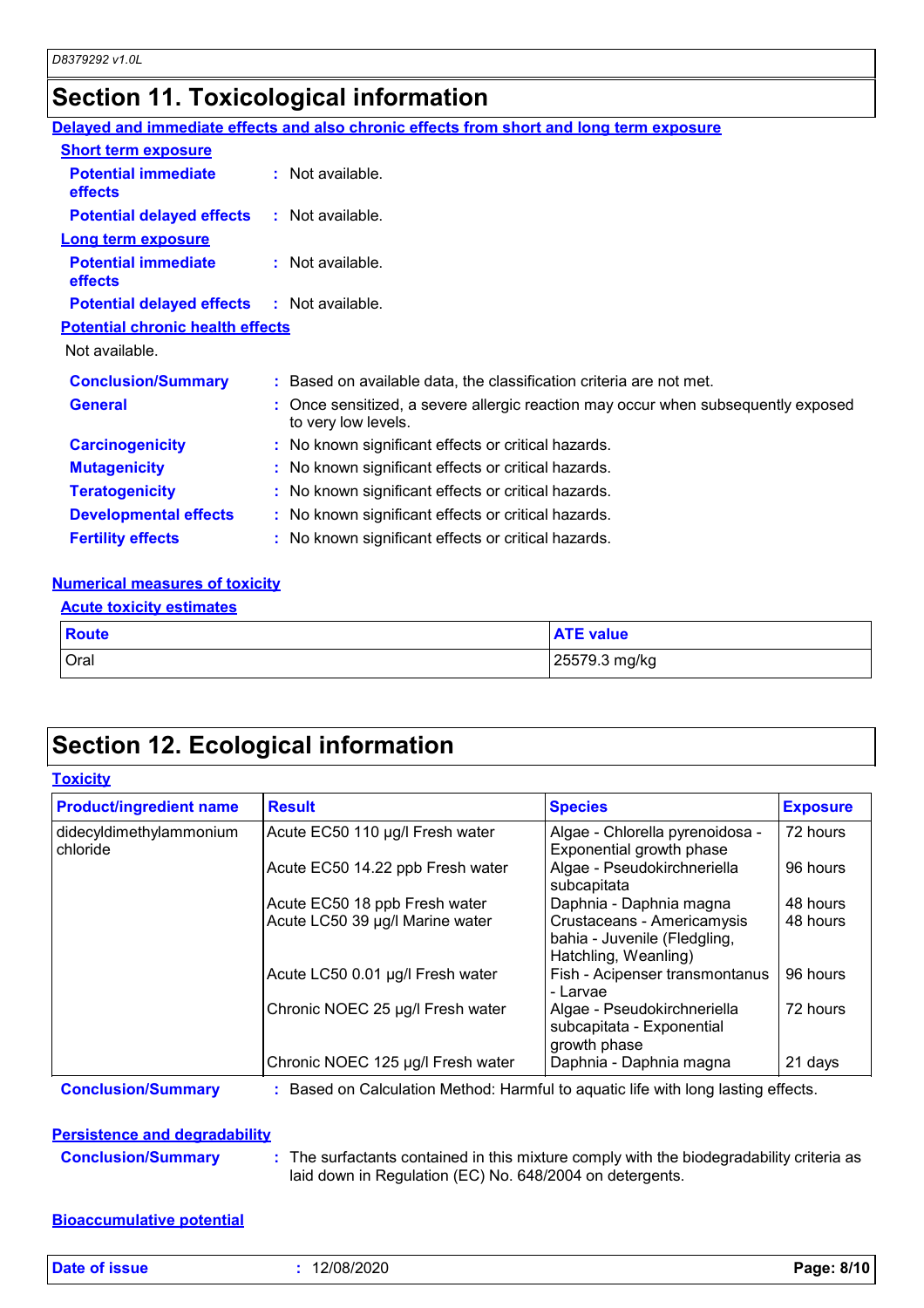### **Section 12. Ecological information**

Not available.

#### **Mobility in soil**

| <b>Soil/water partition</b> |  |
|-----------------------------|--|
| <b>coefficient (Koc)</b>    |  |

**:** Not available.

#### **Other adverse effects** : No known significant effects or critical hazards.

### **Section 13. Disposal considerations**

| <b>Disposal methods</b> | : The generation of waste should be avoided or minimized wherever possible.<br>Disposal of this product, solutions and any by-products should at all times comply<br>with the requirements of environmental protection and waste disposal legislation<br>and any regional local authority requirements. Dispose of surplus and non-<br>recyclable products via a licensed waste disposal contractor. Waste should not be<br>disposed of untreated to the sewer unless fully compliant with the requirements of<br>all authorities with jurisdiction. Waste packaging should be recycled. Incineration or<br>landfill should only be considered when recycling is not feasible. This material and<br>its container must be disposed of in a safe way. Care should be taken when<br>handling emptied containers that have not been cleaned or rinsed out. Empty<br>containers or liners may retain some product residues. Avoid dispersal of spilled |
|-------------------------|----------------------------------------------------------------------------------------------------------------------------------------------------------------------------------------------------------------------------------------------------------------------------------------------------------------------------------------------------------------------------------------------------------------------------------------------------------------------------------------------------------------------------------------------------------------------------------------------------------------------------------------------------------------------------------------------------------------------------------------------------------------------------------------------------------------------------------------------------------------------------------------------------------------------------------------------------|
|                         | material and runoff and contact with soil, waterways, drains and sewers.                                                                                                                                                                                                                                                                                                                                                                                                                                                                                                                                                                                                                                                                                                                                                                                                                                                                           |

### **Section 14. Transport information**

|                                      | <b>ADG</b>               | <b>ADR/RID</b> | <b>IMDG</b>    | <b>IATA</b>    |
|--------------------------------------|--------------------------|----------------|----------------|----------------|
| <b>UN number</b>                     | Not regulated.           | Not regulated. | Not regulated. | Not regulated. |
| <b>UN proper</b><br>shipping name    | $\overline{\phantom{0}}$ |                |                |                |
| <b>Transport hazard</b><br>class(es) |                          |                |                |                |
| <b>Packing group</b>                 | $\overline{\phantom{a}}$ | -              |                |                |
| <b>Environmental</b><br>hazards      | No.                      | No.            | No.            | No.            |

**Special precautions for user Transport within user's premises:** always transport in closed containers that are **:** upright and secure. Ensure that persons transporting the product know what to do in the event of an accident or spillage.

**Transport in bulk according to Annex II of MARPOL and the IBC Code :** Not available.

### **Section 15. Regulatory information**

### **Standard Uniform Schedule of Medicine and Poisons**

Not Scheduled

#### **Model Work Health and Safety Regulations - Scheduled Substances**

No listed substance

**Chemicals (NZIoC)**

|  | <b>Australia inventory (AICS)</b> |  |  |
|--|-----------------------------------|--|--|
|--|-----------------------------------|--|--|

- All components are listed or exempted.
- **New Zealand Inventory of :** All components are listed or exempted.